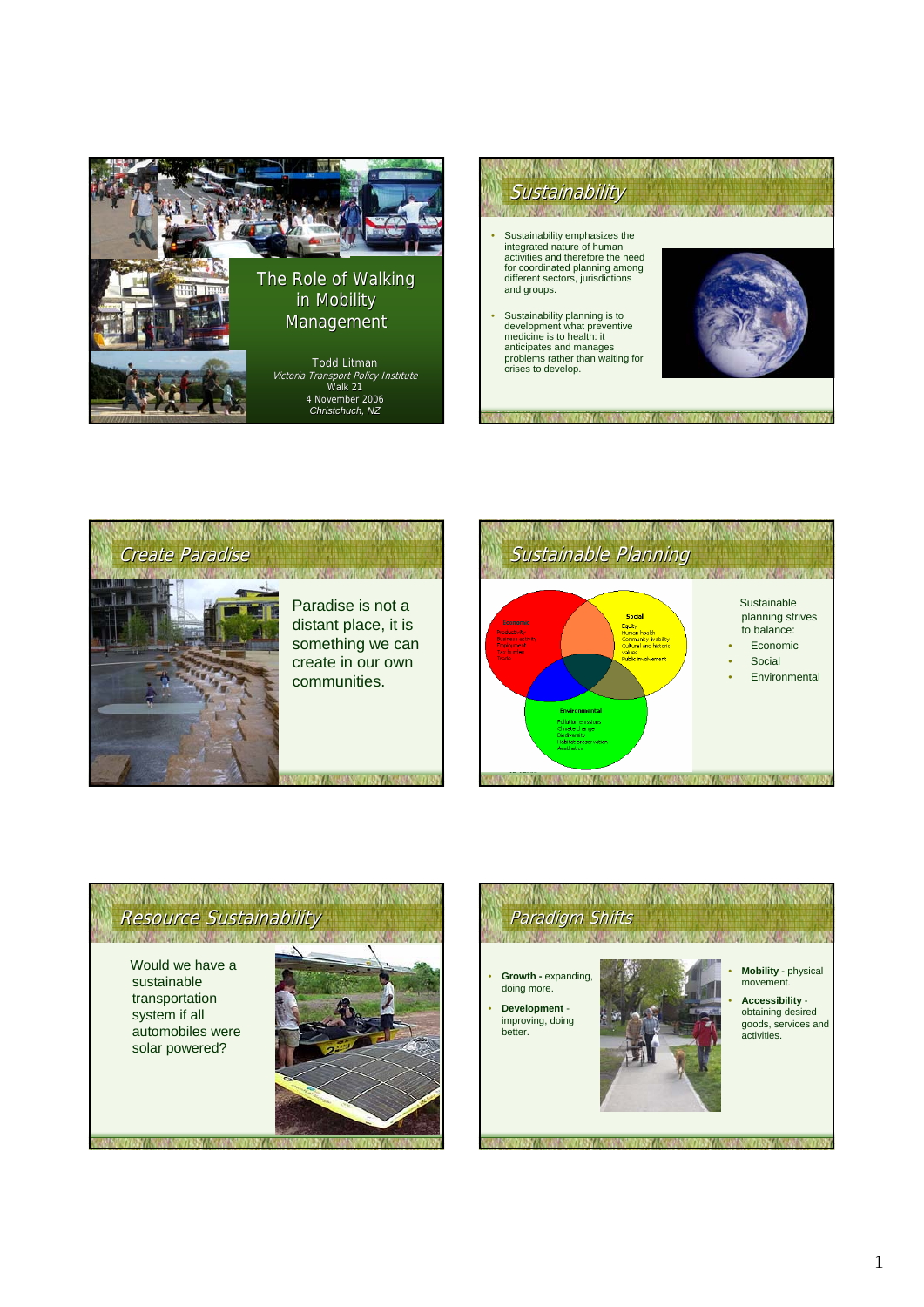### What is "The" Transportation Problem? • Traffic congestion? • Road construction costs? • Parking congestion or costs? • Excessive costs to consumers? • Government costs? • Traffic crashes? • Lack of mobility for non-drivers? • Poor freight services? • Environmental impacts? • Inadequate physical activity? Others? Conventional Evaluation **Generally Considered** Congestion impacts. • Vehicle operating costs. • Per-mile crash impacts. • Per-mile pollution emissions. **Often Overlooked** • Parking costs. • Total consumer costs. • Downstream congestion. • Crash, energy & pollution impacts of changes in mileage. • Land use impacts. • Impacts on mobility options for non-drivers/equity impacts. • Changes in active transport and related health impacts.

## **MAIN** Current Transport Planning

Current planning tends to be reductionist: each problem is assigned to a single agency with narrowly defined responsibilities. For example:

- Transport agencies deal with congestion.
- Environmental agencies deal with pollution.
- Welfare agencies deal with the needs of disadvantaged people.
- Public health agencies are concerned with community fitness.
- Etc.



## **NEW YORK STATE** Win-Win Solutions

Put another way, more comprehensive planning helps identify "Win-Win" strategies: solutions to one problem that also help solve other problems facing society.

### **Ask:**

*"Which congestion-reduction strategy also reduces parking costs, saves consumers money, and improves mobility options for non-drivers."*

| <b>Comparing Benefits</b>  |                                  |                                           |                               |                                    |
|----------------------------|----------------------------------|-------------------------------------------|-------------------------------|------------------------------------|
| <b>Planning Objectives</b> | Improve<br><b>Travel Options</b> | <b>Incentives</b><br><b>To Shift Mode</b> | <b>Expand</b><br><b>Roads</b> | <b>Alternative</b><br><b>Fuels</b> |
| Congestion reduction       | ✓                                | ✓                                         | ✓                             |                                    |
| Roadway cost savings       | ✓                                | ✓                                         | $\mathbf{x}$                  |                                    |
| Parking cost savings       | ✓                                | $\checkmark$                              | $\mathbf{x}$                  |                                    |
| Consumer cost savings      | ✓                                | $\sqrt{x}$                                |                               |                                    |
| Better mobility options    | ✓                                | ✓                                         |                               |                                    |
| Improved traffic safety    | ✓                                | ✓                                         |                               |                                    |
| Reduced pollution          | ✓                                | ✓                                         | $\mathbf x$                   | ✓                                  |
| Energy conservation        | ✓                                | ✓                                         | $\mathbf{x}$                  | ✓                                  |
| land use Objectives        | ✓                                | ✓                                         | $\mathbf x$                   |                                    |
| Public fitness & health    | ✓                                | ✓                                         |                               |                                    |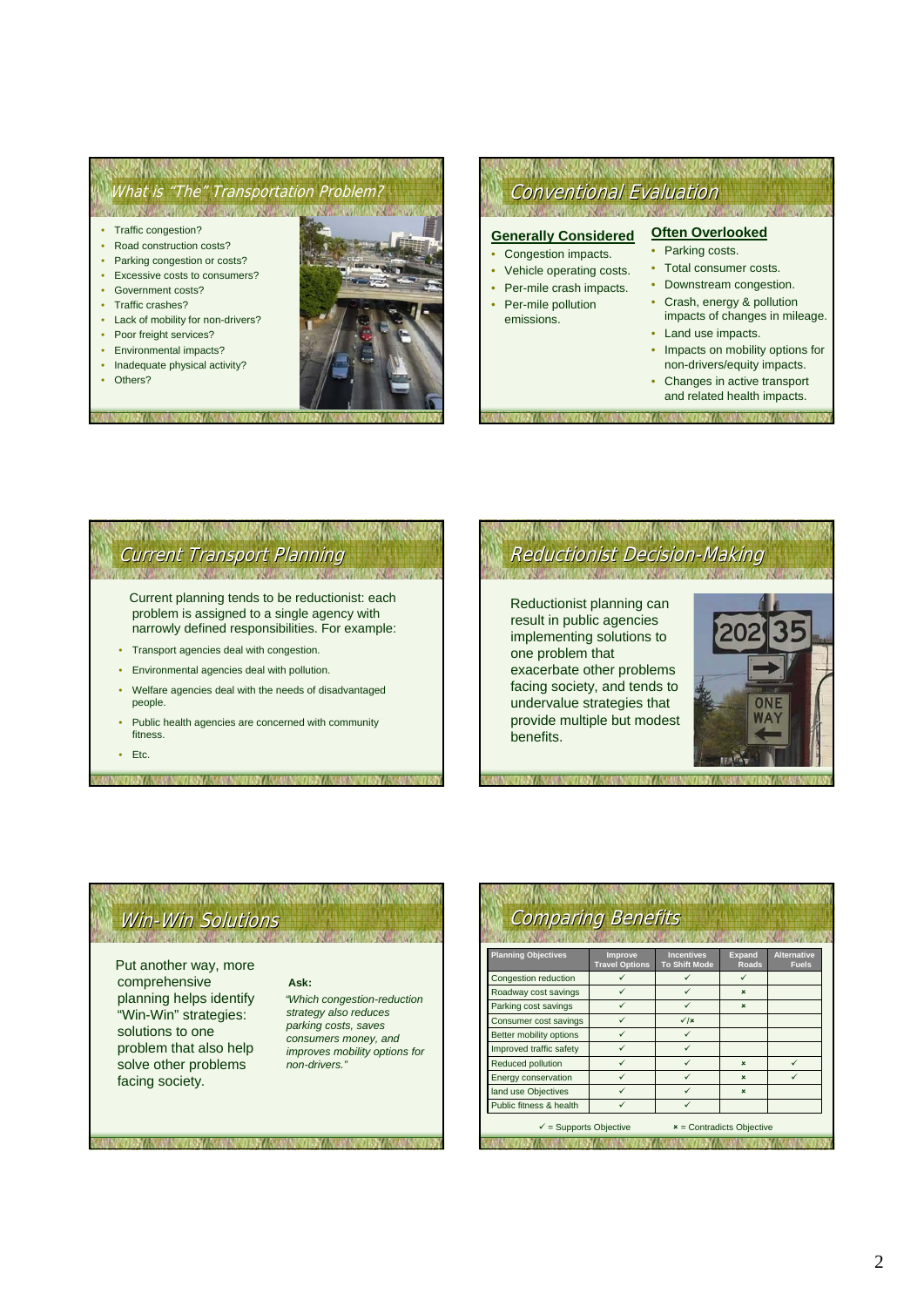



### (TV) **Encouraging Transit Use**

- Quality service (convenient, fast, comfortable).
- Affordable fares.
- Walkable, compact communities.
- Support (park & ride facilities, commute trip reduction programs, attractive stops and stations).
- Parking pricing or "cash out".
- Integrated with special events.
- Convenient information.
- Positive Image.



# **Transit-Oriented Development**



Transit-Oriented Development means that communities are designed around transit stations.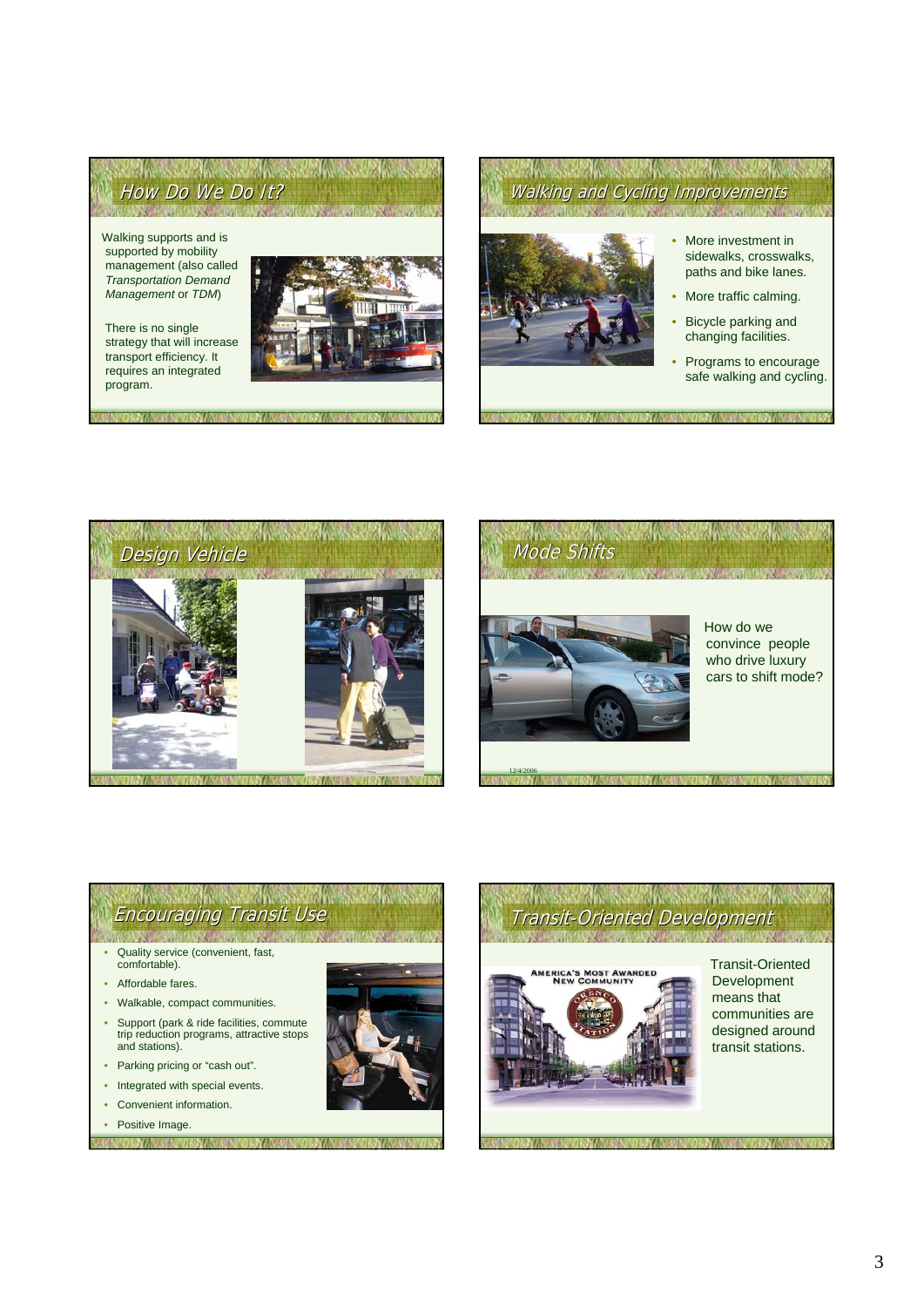

## **Employee Trip Reduction Programs**



Employers encourage employees to walk, bicycle, carpool and ride transit rather than drive to work. For example, offer a tax incentive for businesses that have effective commute trip reduction programs.



**THE SECOND SECOND SECOND SECOND SECOND SECOND SECOND SECOND SECOND SECOND SECOND SECOND SECOND SECOND SECOND SECOND SECOND SECOND SECOND SECOND SECOND SECOND SECOND SECOND SECOND SECOND SECOND SECOND SECOND SECOND SECOND Transportation Management Associations** 



*Transportation Management Associations* (TMAs) are private, non-profit, member-controlled organizations that provide transportation services in a particular area, such as a commercial district, mall, medical center or industrial park.

TMAs provide an institutional framework for implementing Mobility Management.

**SALE AND SALE AND STATE** School & Campus Transport Management Programs that encourage parents and students to use alternative modes to travel to schools, colleges and universities.

## An sy Parking Management

### **More efficient parking:**

- Reduce minimum parking requirements in zoning codes.
- Share parking spaces rather than having assigned spaces.
- Charge users directly for parking, rather than indirectly through taxes and rents.
- Develop parking management programs in specific areas to facilitate planning, sharing, trading and pricing, and to address spillover problems.

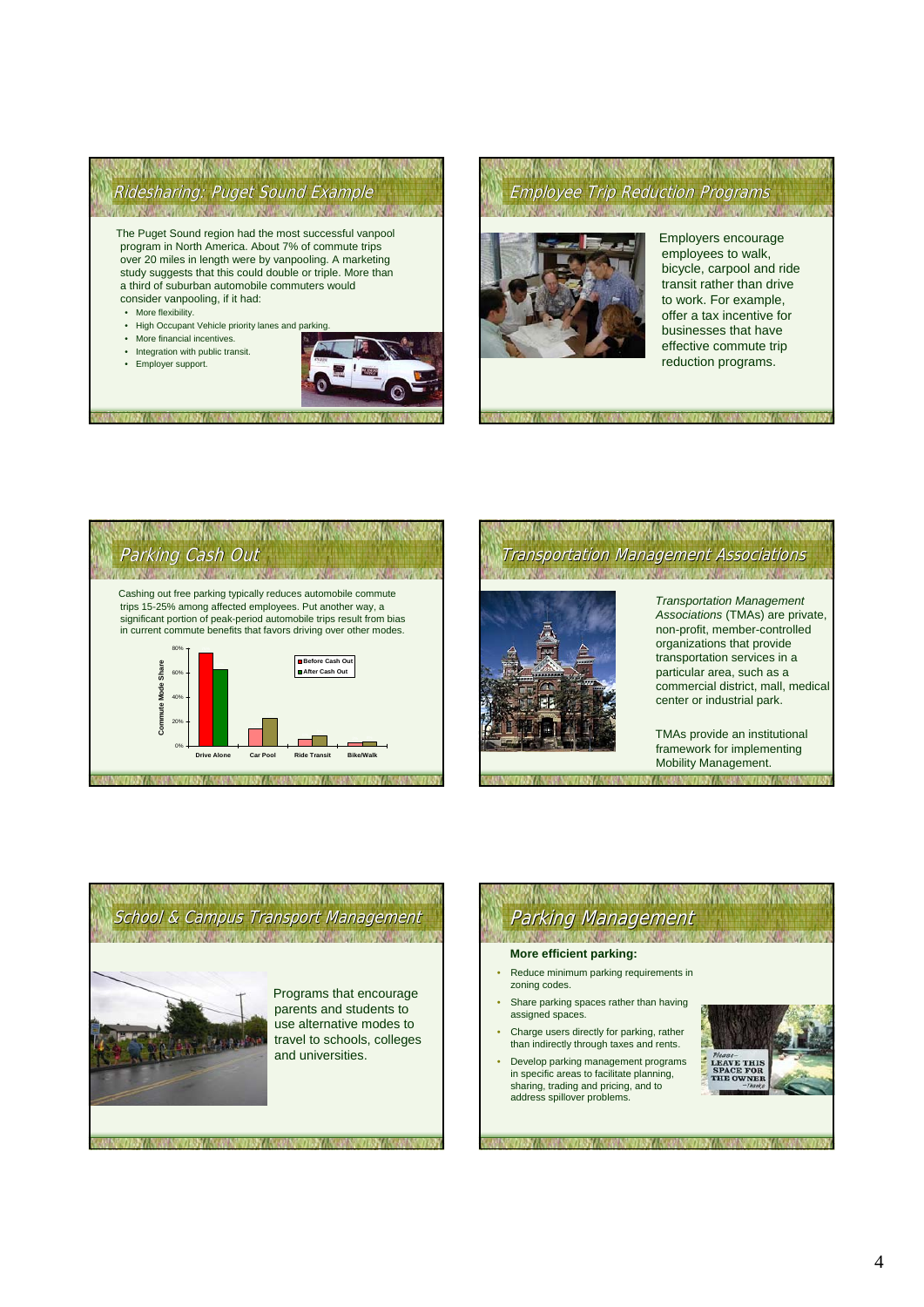





### *<u>All Andreas Andreas Andreas Andreas Andreas Andreas Andreas Andreas Andreas Andreas Andreas Andreas Andreas Andreas Andreas Andreas Andreas Andreas Andreas Andreas Andreas Andreas Andreas Andreas Andreas Andreas Andreas*</u> Smart Growth (Density, Design, Diversity) **ANNAN WI**

- More **compact**, infill development.
- **Mixed** land use.
- Increased **connectivity**.
- Improved **walkability**.
- **Urban villages.**
- Increased transportation **diversity**.
- Better parking **management**.
- Improved **public realm**.
- More **traffic calming** and speed control.

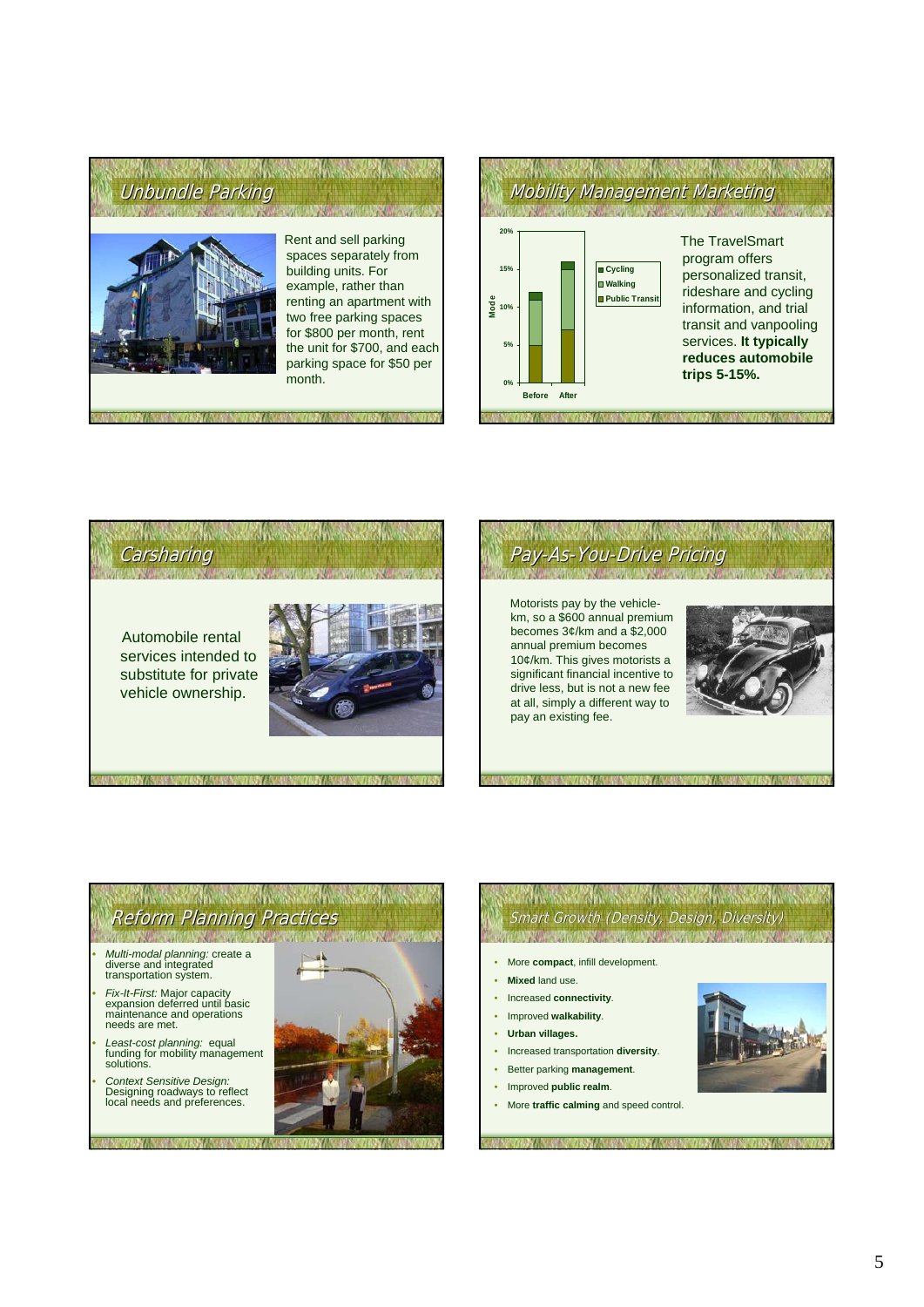







## Said the Said Mr. S. Example – Lancaster, CA



Development fees calculated by civil engineering firm based on actual costs. Fees for a typical house located near the city edge are \$5,500, but increase to \$10,800 if located a mile away. Shifted development to smarter growth locations.